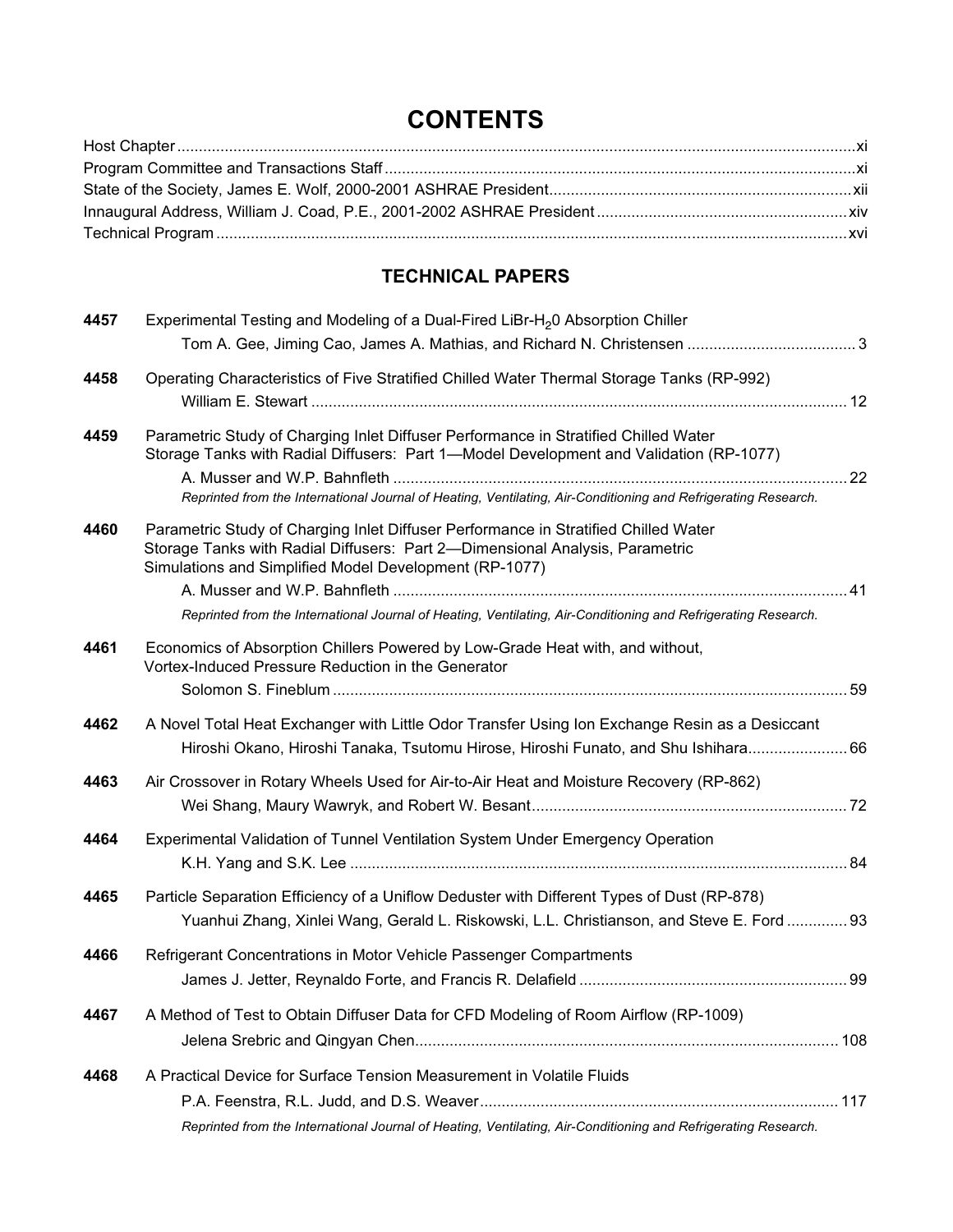| 4469 | A Simulation Study on the Energy Performance of Photovoltaic Roofs                                                                |  |
|------|-----------------------------------------------------------------------------------------------------------------------------------|--|
|      |                                                                                                                                   |  |
| 4470 | A Test Apparatus and Method to Rate the Mixing Performance of Air Mixers                                                          |  |
| 4471 | An Assessment of Refrigerant Heat Transfer, Pressure Drop, and<br>Void Fraction Effects in Microfin Tubes                         |  |
|      |                                                                                                                                   |  |
|      | Reprinted from the International Journal of Heating, Ventilating, Air-Conditioning and Refrigerating Research.                    |  |
| 4472 | An Investigation of Refrigerant Void Fraction in Horizontal, Microfin Tubes                                                       |  |
|      | D.A. Yashar, M.J. Wilson, H.R. Kopke, D.M. Graham, J.C. Chato, and T.A. Newell173                                                 |  |
|      | Reprinted from the International Journal of Heating, Ventilating, Air-Conditioning and Refrigerating Research.                    |  |
| 4473 | Contribution of Internal Heat Exchanger to Transcritical R-744 Cycle Performance                                                  |  |
|      |                                                                                                                                   |  |
|      | Reprinted from the International Journal of Heating, Ventilating, Air-Conditioning and Refrigerating Research.                    |  |
| 4474 | Design and Modeling of New Egg-Crate-Type Forced Flow Evaporators in Domestic Refrigerators                                       |  |
|      |                                                                                                                                   |  |
| 4475 | Design of Compressor Impellers for Water as a Refrigerant                                                                         |  |
|      |                                                                                                                                   |  |
| 4476 | Determination of the Divergence of Calculation Methods for Heat Gain through Walls                                                |  |
|      |                                                                                                                                   |  |
|      | Reprinted from the International Journal of Heating, Ventilating, Air-Conditioning and Refrigerating Research.                    |  |
| 4477 | Effect of Fin Staging on Frost/Defrost Performance of a Two-Row Heat Pump<br>Evaporator at Standard Test Conditions (RP-1002)     |  |
|      |                                                                                                                                   |  |
| 4478 | Effect of Fin Staging on Frost/Defrost Performance of a Two-Row Heat Pump<br>Evaporator under Heavy Frosting Conditions (RP-1002) |  |
|      |                                                                                                                                   |  |
| 4479 | Efficiencies of an 11.2 kW Variable Speed Motor and Drive                                                                         |  |
|      |                                                                                                                                   |  |
| 4480 | Energy Wheel Effectiveness Evaluation, Part I: Outlet Airflow<br>Property Distributions Adjacent to an Energy Wheel (RP-862)      |  |
|      |                                                                                                                                   |  |
| 4481 | Energy Wheel Effectiveness Evaluation, Part II: Testing and<br>Monitoring Energy Wheels in HVAC Applications (RP-862)             |  |
|      |                                                                                                                                   |  |
| 4482 | Extended Insight Into the Metastable Liquid Region Behavior in an Adiabatic Capillary Tube                                        |  |
|      |                                                                                                                                   |  |
|      | Reprinted from the International Journal of Heating, Ventilating, Air-Conditioning and Refrigerating Research.                    |  |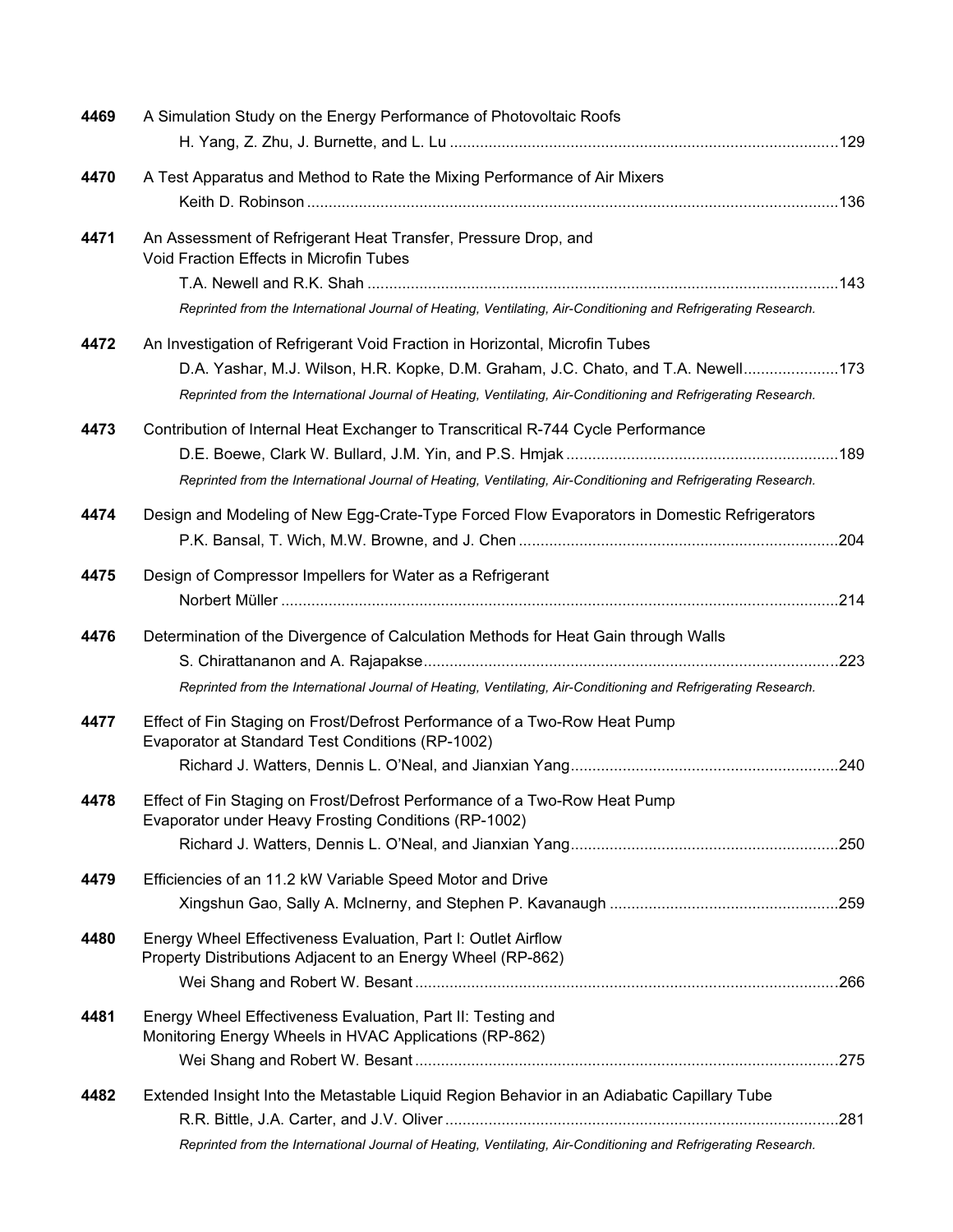| 4483 | Flooded Boiling of Ammonia with Miscible Oil Outside a Horizontal Plain Tube (RP-977)                                                                                     |  |
|------|---------------------------------------------------------------------------------------------------------------------------------------------------------------------------|--|
|      |                                                                                                                                                                           |  |
|      | Reprinted from the International Journal of Heating, Ventilating, Air-Conditioning and Refrigerating Research.                                                            |  |
| 4484 | Heat Transfer Through a Composite Wall with Enclosed Spaces:<br>A Practical Two-Dimensional Analysis Approach                                                             |  |
|      |                                                                                                                                                                           |  |
| 4485 | Indoor Environmental Control: Review of Current Recommendations and<br>Survey of Conditions at a Natural History Museum                                                   |  |
|      |                                                                                                                                                                           |  |
| 4486 | Measuring Principles for the Determination of Ice Concentration in Ice Slurry (RP-1166)                                                                                   |  |
| 4487 | Multistage Optimal Operating Strategies for HVAC Systems                                                                                                                  |  |
| 4488 | Numerical Analysis for Optimizing Flow Field in Charging SMIF Pod by Inert Gas                                                                                            |  |
| 4489 | Survey of Reliability and Availability Information for Power Distribution, Power Generation,<br>and HVAC Components for Commercial, Industrial, and Utility Installations |  |
|      |                                                                                                                                                                           |  |
| 4490 | An Interferometric Study of Free Convection at a Window Glazing with a Heated Venetian Blind                                                                              |  |
|      | Reprinted from the International Journal of Heating, Ventilating, Air-Conditioning and Refrigerating Research.                                                            |  |
| 4491 | An Experimental Study of Convective Heat Transfer of a Body Disturbed by Local Air Flow                                                                                   |  |
| 4492 | Relative Humidity and Temperature Measurements and Predictions in Supermarkets                                                                                            |  |
|      | <b>SYMPOSIUM PAPERS</b>                                                                                                                                                   |  |
|      |                                                                                                                                                                           |  |
|      | CI-01-01 Air Velocity Measurements in Non-Ideal Flow Conditions                                                                                                           |  |

| Inaccuracies in Standard Meteorological Low-Speed Wind Data<br>Geoff Levermore, Christopher Sanders, Jonathan Dewsbury,                                                                                   |  |
|-----------------------------------------------------------------------------------------------------------------------------------------------------------------------------------------------------------|--|
| Measurement of Two-Dimensional Air Velocities in a Full-Scale Room Using<br>Particle Image Velocimetry<br>Lingying Zhao, Yuanhui Zhang, Xinlei Wang, Gerald L. Riskowski, and Leslie L. Christianson  434 |  |
| Ultrasonic Measurement in the Palm of Your Hand                                                                                                                                                           |  |
| An Experimental Study of Convective Heat Transfer of a Body Disturbed by Local Air Flow<br>Hiroshi Homma<br>(See Technical Paper 4491, p. 406)                                                            |  |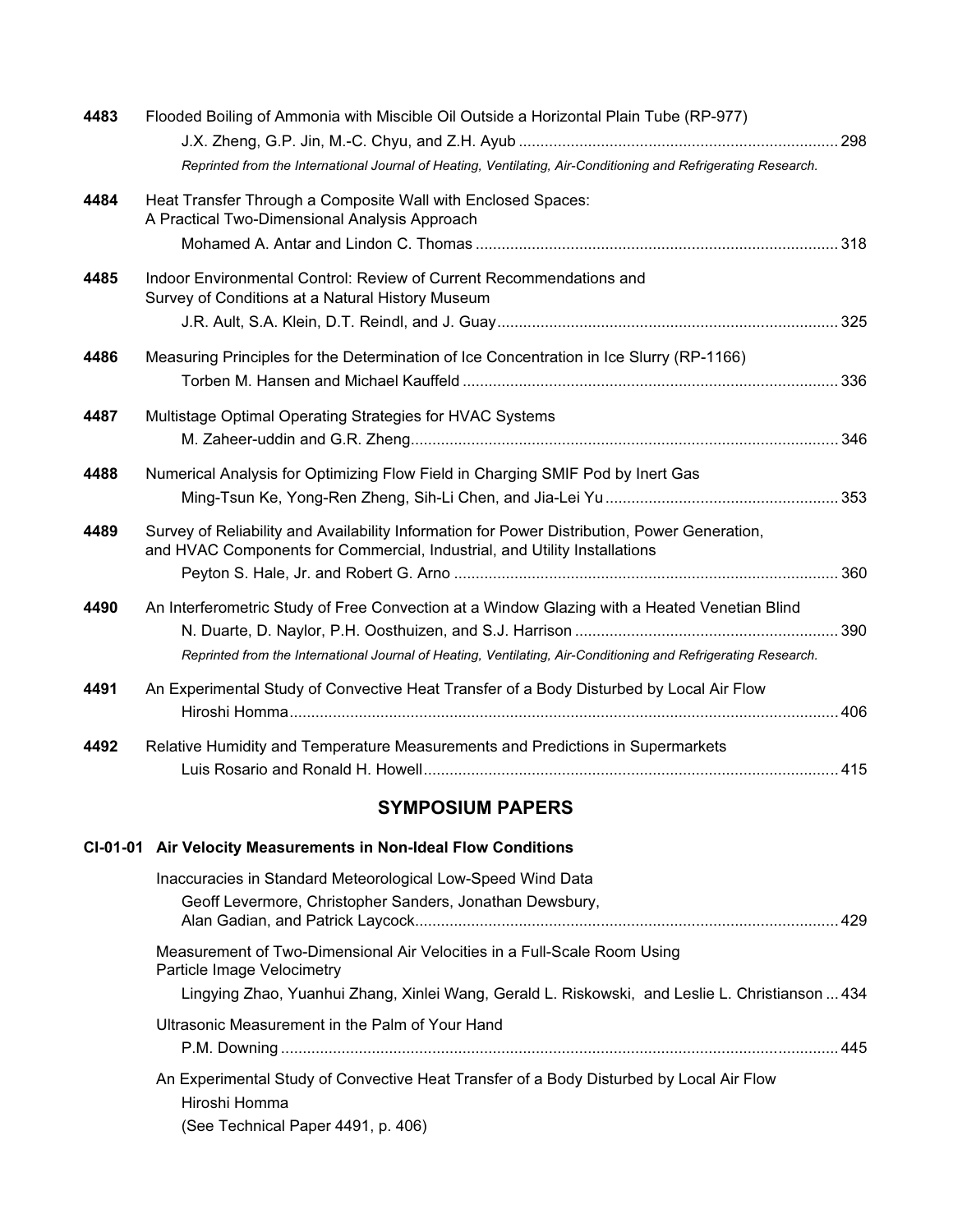|  | Air-to-Air Energy Exchanger Test Facility for Mass and Energy Transfer Performance                                                                                  |      |
|--|---------------------------------------------------------------------------------------------------------------------------------------------------------------------|------|
|  | Ephraim M. Sparrow, John P. Abraham, Gerald L. Martin, and Jimmy C. Tong 450                                                                                        |      |
|  | CI-01-02 Aspects of Secondary Fluid Systems and Space Conditioning in Supermarkets                                                                                  |      |
|  | Analysis of a Medium-Temperature Secondary Loop Refrigerating System                                                                                                |      |
|  | Relative Humidity and Temperature Measurement and Predictions in Supermarkets<br>Luis Rosario and Ronald H. Howell<br>(See Technical Paper 4492, p. 415)            |      |
|  | Defrost Issues in Indirectly Refrigerated Display Cases                                                                                                             |      |
|  | CI-01-03 Design Issues for Geothermal Heat Pumps                                                                                                                    |      |
|  | Selecting the Design Entering Water Temperature for Vertical Geothermal Heat Pumps<br>in Cooling-Dominated Applications                                             |      |
|  | Impact of Design Simplicity on the Economics of Geothermal Heat Pumps                                                                                               |      |
|  | Specification of Water Wells                                                                                                                                        |      |
|  | Fresh Air Moisture Control with a Water-Source Heat Pump and Enthalpy Recovery System<br>R.E. Domitrovic, B.D. Braxton, F.C. Chen, W.S. Johnson, and D.R. Dinse 494 |      |
|  | CI-01-04 Use of Computational Fluid Dynamics in Heat Exchanger Design                                                                                               |      |
|  | Three-Dimensional Thermal-Hydraulic Analysis in Convex Louver Finned-Tube Heat Exchangers                                                                           |      |
|  | Effect of Successively Variable Louver Angle on the Air-Side Performance<br>of Fin-and-Tube Heat Exchangers                                                         |      |
|  | Min-Sheng Liu, Jin-Sheng Leu, Ruey-Jong Shyu, and Chi-Chuan Wang                                                                                                    | .510 |
|  | CFD Simulation of Turbulent Combustion and Mixing Processes Upstream of Desiccant Wheel                                                                             |      |
|  | CI-01-05 Issues in Window Condensation Resistance                                                                                                                   |      |
|  | Natural Convection Effects in Three-Dimensional Window Frames with Internal Cavities                                                                                |      |
|  | Three-Dimensional Conjugate CFD Simulations of Internal Window Frame Cavities<br>Validated Using IR Thermography                                                    |      |
|  |                                                                                                                                                                     |      |
|  | Rating the Condensation Potential of Windows: Results from Testing and Simulation                                                                                   |      |
|  | CI-01-06 The Effect of Safety Factors on Pump Selection and Performance                                                                                             |      |
|  | Reasons, Results, and Remedies for Pump Safety Factors Overuse                                                                                                      |      |
|  |                                                                                                                                                                     |      |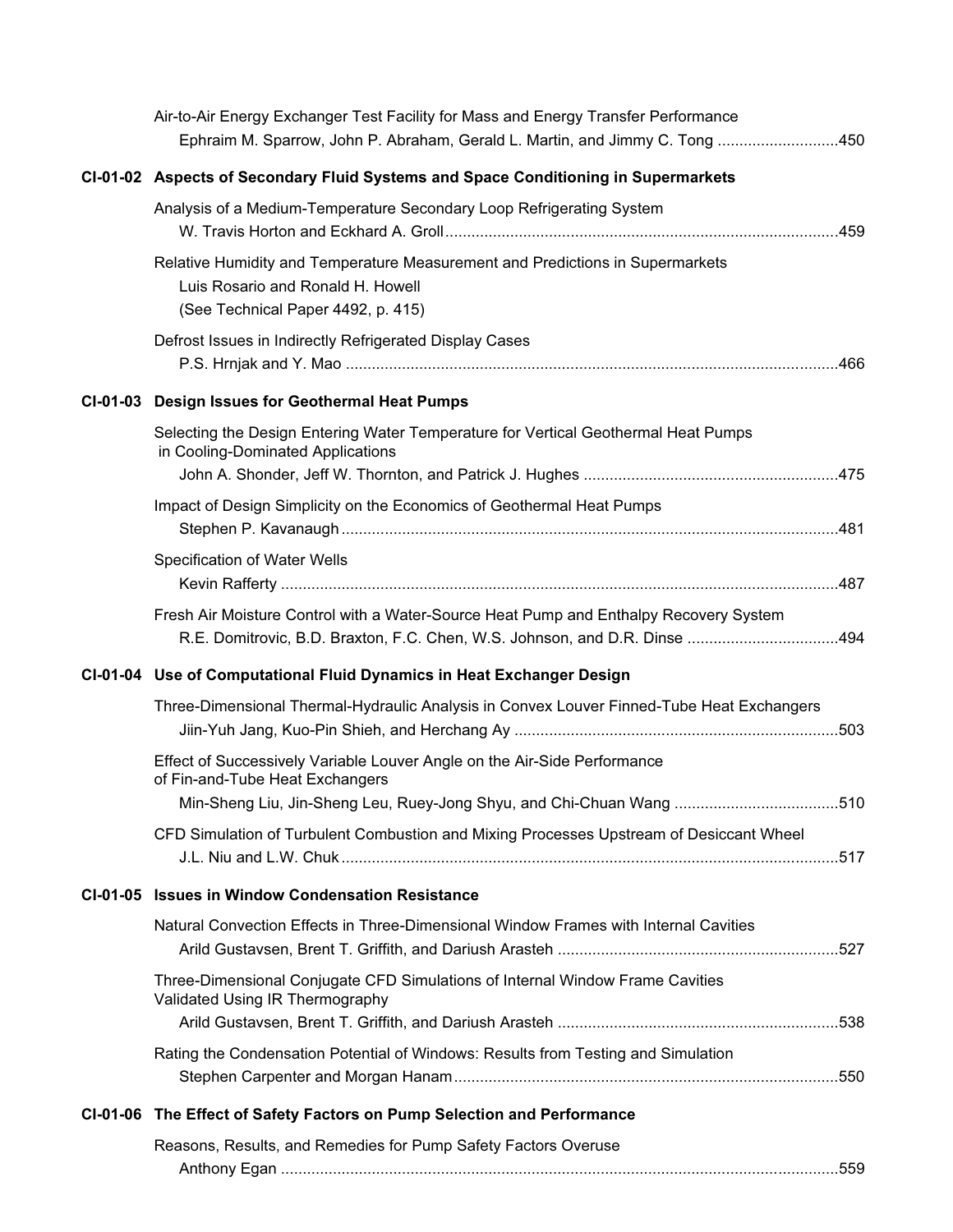| Why Did I Buy Such an Oversized Pump?                                                                                                              |  |
|----------------------------------------------------------------------------------------------------------------------------------------------------|--|
| Oversized Pumps-A Look at Practical Field Experiences                                                                                              |  |
| The Impact of Safety Factors on Pump Performace and Selection: Case Study,<br>A Methodology for Correcting Pump Oversizing                         |  |
| CI-01-07 Applied Heat Pump/Heat Recovery Concepts for the New Millennium                                                                           |  |
| Study on Heat Supply System Using Underground Water Tank for Thermal Storage                                                                       |  |
| Test of an Earth-Coupled Heat Pump with Aboveground Water Storage                                                                                  |  |
| Desuperheater Heat Recovery Hot Water Heating Systems in Subtropics:<br>Using Water Cooling Towers to Extract Heat from Ambient Air as Heat Source |  |
| New Refrigerants for Applied Heat Pumps                                                                                                            |  |
| CI-01-08 Experimental Validation of Multizone Network Airflow Models                                                                               |  |
| Validation of Multizone IAQ Modeling of Residential-Scale Buildings: A Review                                                                      |  |
| A Validation Study of Multizone Airflow and Contaminant Migration Simulation Programs<br>as Applied to Tall Buildings (RP-903)                     |  |
| Whole-Building Airflow Network Characterization by a Many-Pressure-States (MPS) Technique                                                          |  |
| Peter R. Armstrong, Donald L. Hadley, Robert D. Stenner, and Michael C. Janus 645                                                                  |  |
| CI-01-09 NIST Centennial-Celebrating 100 Years of NIST-ASHRAE Relationship                                                                         |  |
| A History of Testing Heat Insulators at the National Institute of Standards and Technology                                                         |  |
| NBS Research and ASHRAE's 90 Series Standards                                                                                                      |  |
| The Role of the National Institute of Standards and Technology in<br>Development of Energy Calculation Programs                                    |  |
| The History of NIST's Refrigerants Program: I. Zeotropic Mixture Cycles and Heat Transfer                                                          |  |
| The History of NIST's Refrigerants Program: II. Thermophysical Properties Research                                                                 |  |